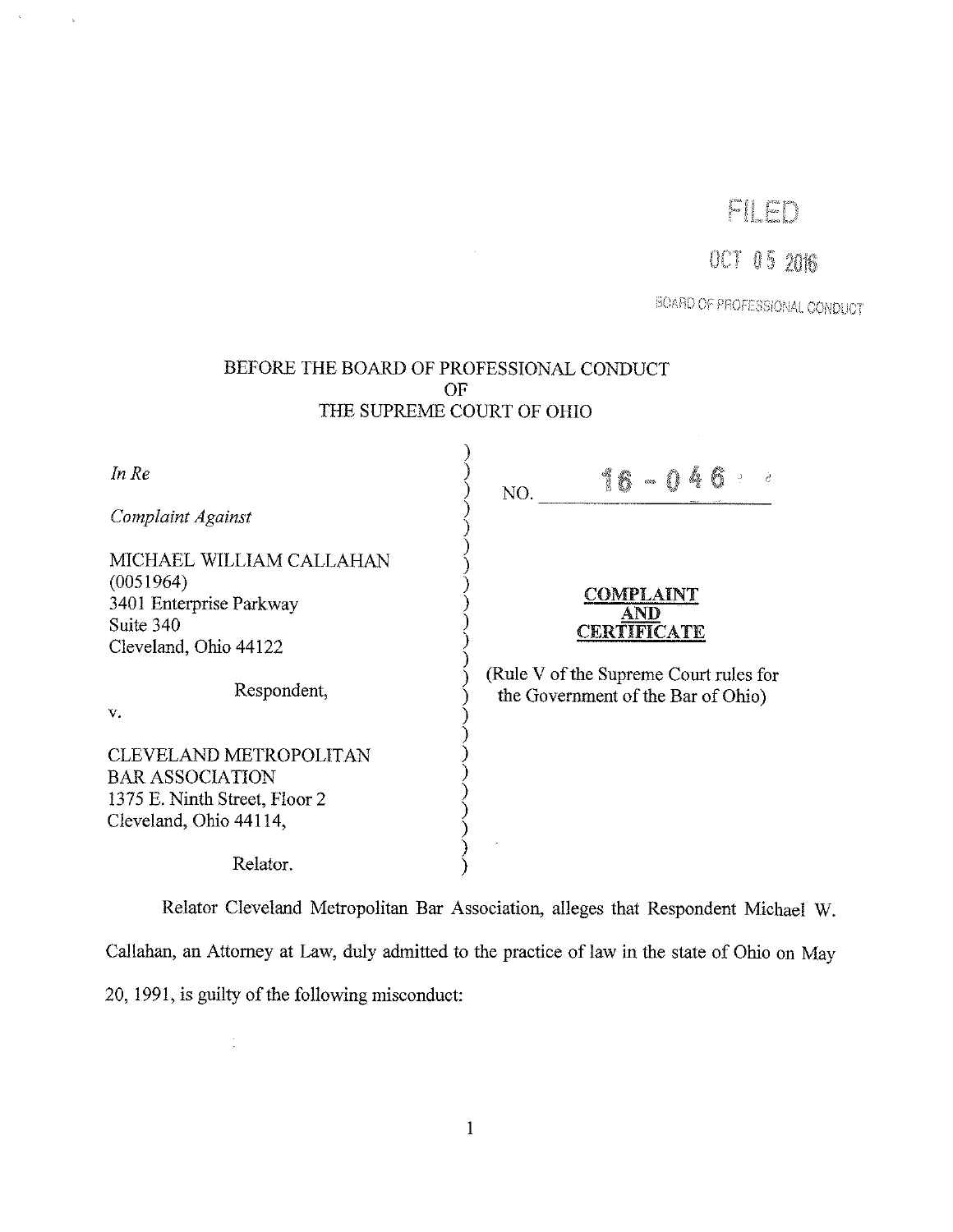### COUNT I

### Background

1. Michael W. Callahan ("Respondent"), Attorney Registration Number 0051964, is subject to the Ohio Rules of Professional Conduct and the Ohio Rules for Government of the Bar.

## Representation of Natasha Moore

2. Respondent was hired by Natasha Moore ("Moore") and her daughter, LaShierry Thompson-Moore ("Thompson-Moore") to represent them in personal injury matters after they sustained minor injuries in an automobile collision at a rest stop along the Ohio Turnpike in Sandusky County on August 11, 2012.

3. At the time of the collision, Thompson-Moore was a minor.

4. Respondent obtained a written contingent fee agreement from Moore individually and on behalf of her minor daughter.

5. Moore completed her treatment with the chiropractor in October 2012.

6. Between October 2012 and May 2014, there was minimal contact between Respondent and Moore though Respondent became aware Moore had completed her treatment.

7. Respondent sent a demand package to the insurance adjuster on May 8, 2014, 19 months after Moore completed her medical treatment and 3 months before the statute of limitations would run on August 11, 2014.

8. No offer of settlement was ever made by the insurance adjuster on Moore's case prior to the expiration of the statute of limitations on Moore's case.

9. A lawsuit was never filed on Moore's behalf prior to the expiration of the statute of limitations. As a result, Moore's claim is barred by law.

2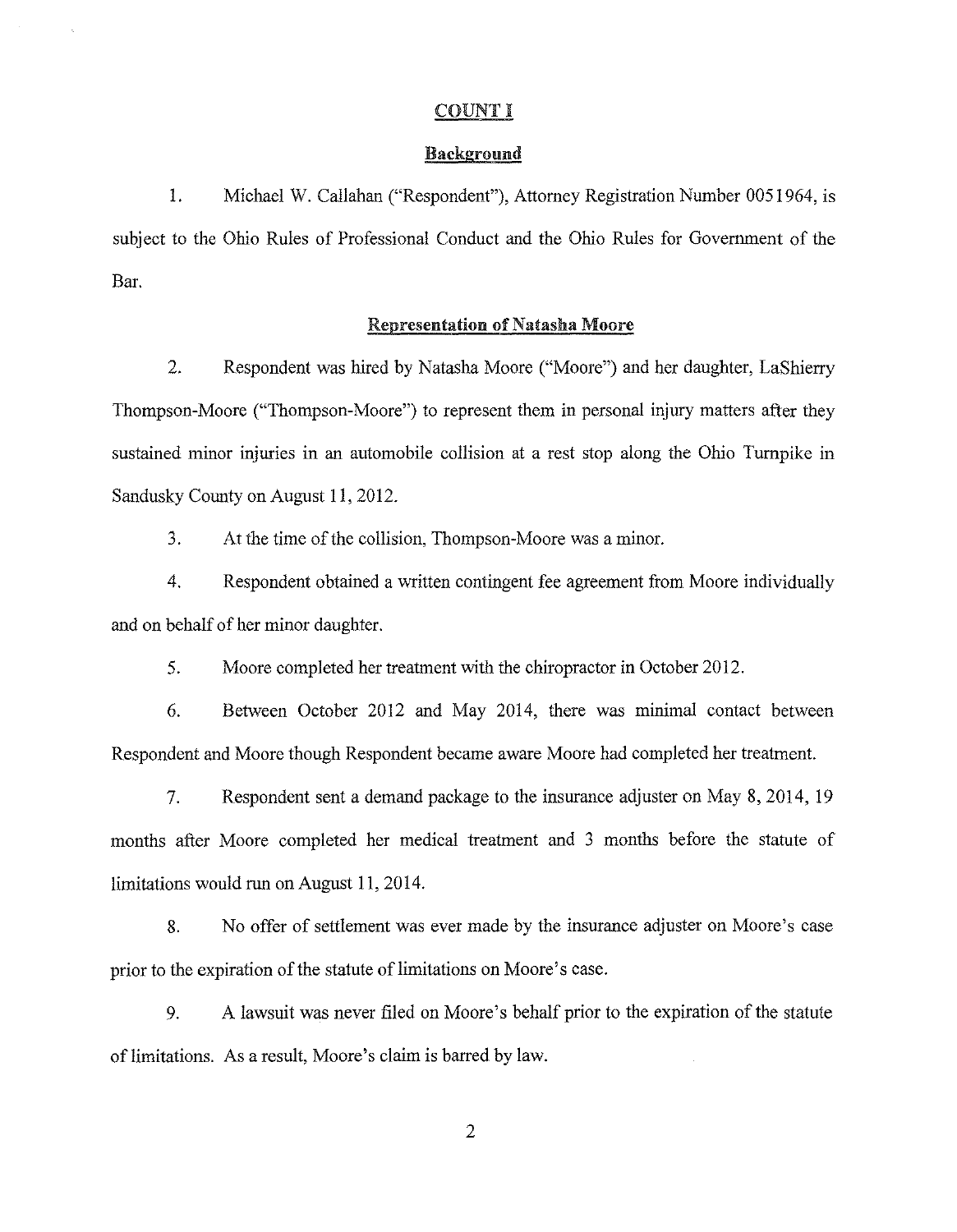10. It was not until May 8, 2015, that Respondent realized the statute of limitations had expired on Moore's claim.

11. Respondent called Moore on May 8, 2015, reported his error and made an offer of settlement to Moore to pay her \$1,500.00 for her non-economic damages and to have her medical bills paid.

12. Respondent did not notify Moore in writing that she should consult with her own independent counsel before settling with Respondent.

13. Respondent's offer was accepted in writing by Moore.

14. Respondent submitted Moore's medical bills to her insurance carrier on August 10, 2015.

15. On October 28, 2015 the bills were rejected as being untimely submitted due to the expired statute of limitations on Moore's personal injury claim.

16. Despite knowing in October 2015 that Moore's bills were rejected, Respondent did not communicate that information to Moore nor did he pay the agreed settlement.

17. Respondent reported the error(s) to his professional liability insurance carrier and retained counsel is in the process of resolving that claim.

## Representation of LaShierry Thompson-Moore

18. Thompson-Moore's claim was filed in the Sandusky County Court of Common Pleas one day before her 20<sup>th</sup> birthday when the statute of limitations on her claim would have expired. The filing was 2 years and 9 months after the date of the collision.

19. Respondent received notice of a pretrial scheduled for July 21, 2015, m Thompson-Moore's case but he did not attend the pretrial.

20. Respondent did not receive notice of any subsequent hearings so he did not participate.

3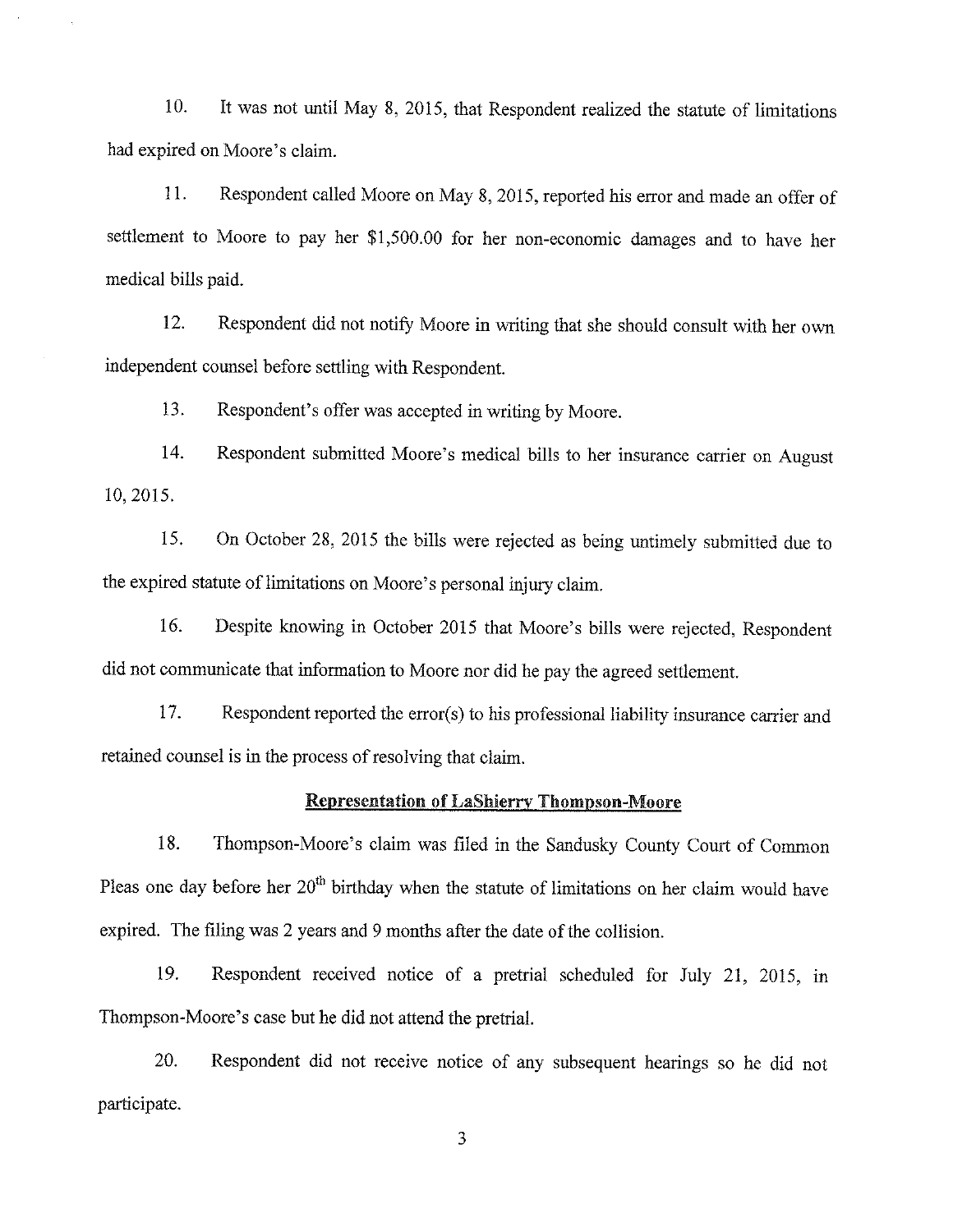21. Following Respondent's failure to participate in a telephone pre-trial on August 4, 2015, the judge ordered Respondent to appear on August 11, 2015 to explain his repeated absences.

22. On August 13, 2015, the judge ordered Respondent to withdraw from Thompson-Moore's case and facilitate the transfer of the case to new counsel.

23. Instead of filing a motion to withdraw, on August 25, 2015, Respondent filed a 41 (A) voluntary dismissal.

24. The Court struck the voluntary dismissal from the record and a contempt hearing was scheduled for October 1, 2015, for Respondent to show cause why he should not be held in contempt for failing to withdraw.

25. Respondent filed a motion to withdraw from Thompson-Moore's case on September 17, 2015.

26. Respondent's motion to withdraw was granted on October 1, 2015, and the contempt charge was dismissed.

#### Respondent Violated the Rules of Professional Conduct

27. Respondent's conduct as described above amounts to violations of the following provisions of the Rules of Professional Conduct:

a. Prof. Cond. R. 1.3 - failing to act with reasonable diligence;

b. Prof. Cond. R. 1.4(a)(3) - failing to keep the client *reasonably* informed about the status of the matter; and

c. Prof. Cond. R.  $1.8(h)(2)$  – settling a potential malpractice claim with a client without notifying the client *in writing* that the client should seek independent counsel.

4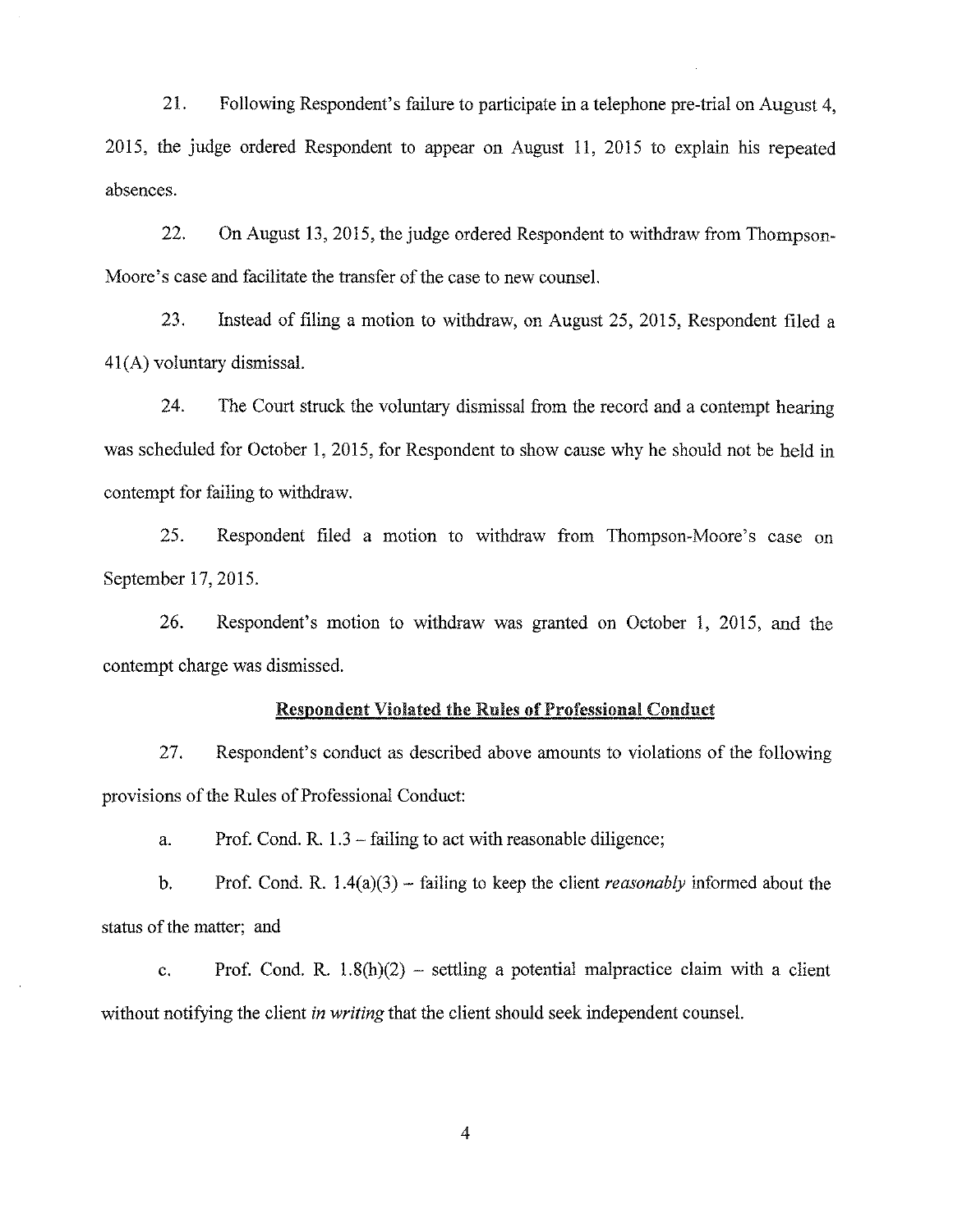WHEREFORE, Relator respectfully requests that Respondent be appropriately disciplined for his misconduct.

 $\mathbb{Z}^2$ 

Respectfully submitted,

 $\alpha'$ 

XIeather M. Zirke (0074994) Kari L. Burns (0088100) Cle¥eland Metropolitan Bar Association 1375 East Ninth St. Floor 2 Cleveland, Ohio 44114 Tel: 216-696-3525 Fax:216-696-2413 hzirke@clemetrobar.org kburns@clemetrobar.org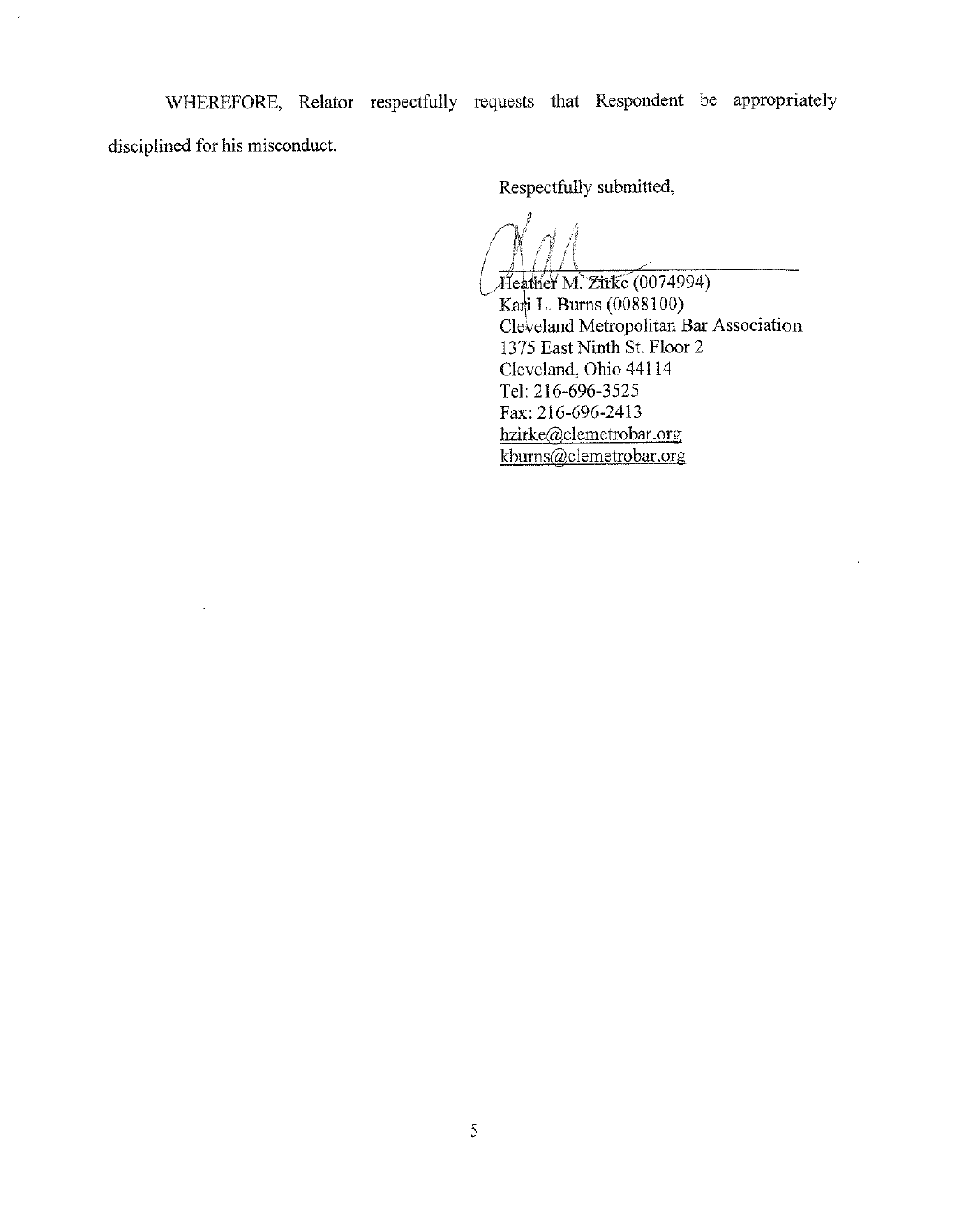## **CERTIFICATE**

The undersigned, STEVEN L. WASSERMAN, CHAIRPERSON, of the CLEVELAND METROPOLITAN BAR ASSOCIATION'S CERTIFIED GRIEVANCE COMMITTEE, hereby certifies that HEATHER M. ZIRKE and KARI L. BURNS are duly authorized to represent Relator in the premises and have accepted the responsibility of prosecuting the complaint to its conclusion. After investigation, Relator believes reasonable cause exists to warrant a hearing on such complaint.

 $A\nu$  m Dated:  $\frac{144477312066}{140016}$ Steven L. Wasserman, Chairperson Certified Grievance Committee

# Rule V of the Supreme Court Rules for the Government of the Bar of Ohio, Section  $(10)$

(E)(l) Content of the Complaint. A complaint filed with the Board shall be filed in the name of either disciplinary counsel or the bar association that sponsors the certified grievance committee, as relator. The complaint shall include all of the following:

(a) Allegations of specific misconduct including citations to the rules allegedly violated by the respondent, provided that neither the panel nor the Board shall be limited to the citation to the disciplinary rule in finding violations based on all the evidence if the respondent has fair notice of the charged misconduct;

(b) If applicable, an allegation of the nature and amount of restitution that may be owed by the respondent or a statement that the relator cannot make a good faith allegation without engaging in further discovery;

( c) A list of any discipline or suspensions previously imposed against the respondent and the nature of the prior discipline or suspension;

(d) The respondent's attorney registration number and his or her last known address;

( e) The signatures of one or more attorneys admitted to the practice of law in Ohio, who shall be counsel for the relator and, where applicable, by bar counsel;

(f) A written certification, signed by disciplinary counsel or the president or chair of the certified grievance committee, that the counsel are authorized to represent the relator in the action and have accepted the responsibility of prosecuting the complaint to conclusion. The certification shall constitute the authorization of the counsel to represent the relator in the action as fully and completely as if designated and appointed by order of the Supreme Court with all the privileges and immunities of an officer of the Supreme Court.